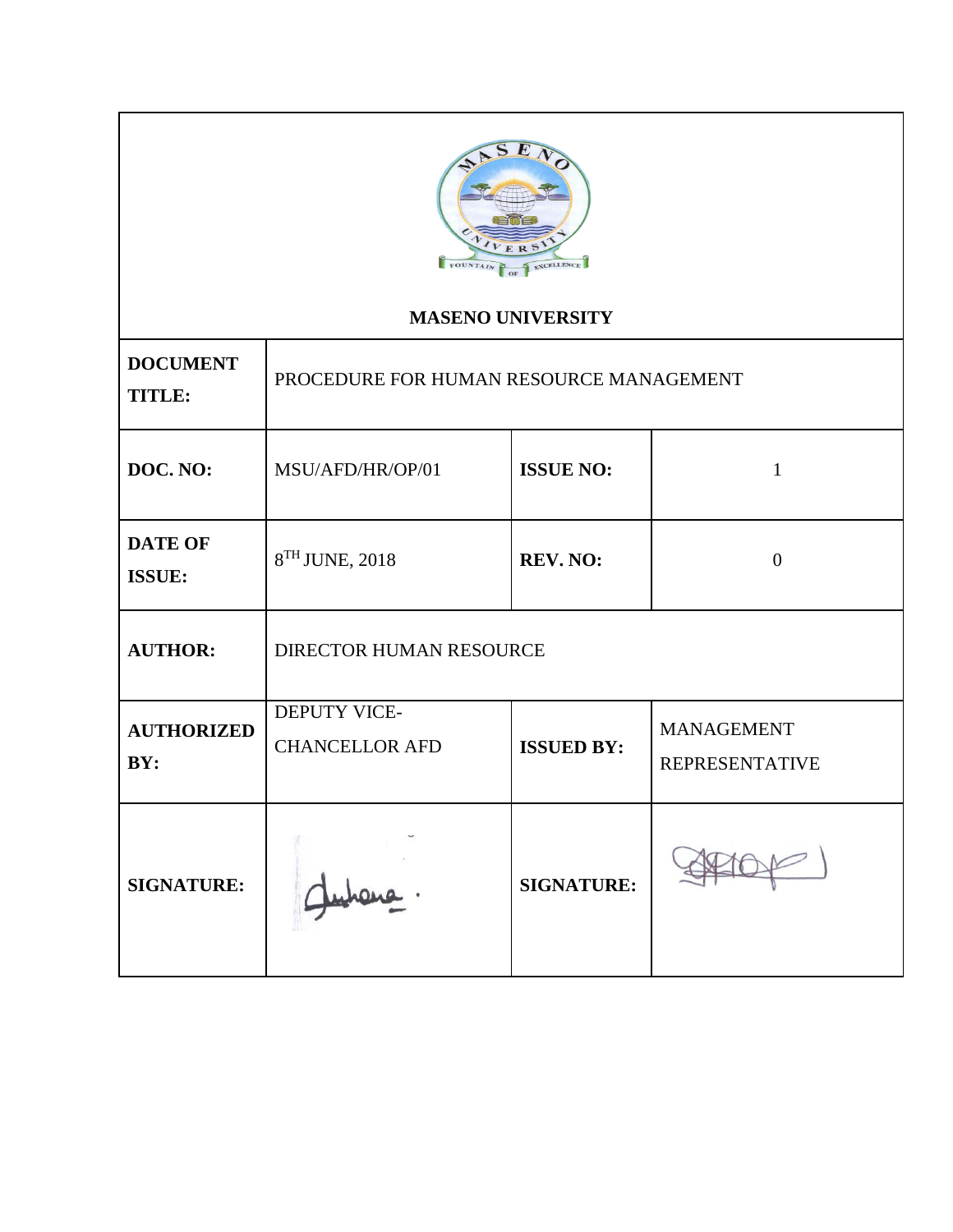| <b>DOCUMENT</b>          | PROCEDURE FOR HUMAN RESOURCE MANAGEMENT |                  |  |
|--------------------------|-----------------------------------------|------------------|--|
| DOC. NO:                 | MSU/AFD/HR/OP/01                        | <b>ISSUE NO:</b> |  |
| DATE OF<br><b>ISSUE:</b> | $8TH$ JUNE, 2018                        | REV. NO:         |  |

## **0.1 DOCUMENT CHANGES**

| #              | <b>Date</b>                                |      | <b>Details of Change</b> | <b>Authorization</b> |
|----------------|--------------------------------------------|------|--------------------------|----------------------|
|                | $(dd{\text{-}\!\!\,\text{mm-}}\mathrm{yy}$ | Page | Clause/sub clause        | Title                |
|                |                                            |      |                          |                      |
| $\overline{2}$ |                                            |      |                          |                      |
| 3              |                                            |      |                          |                      |
| $\overline{4}$ |                                            |      |                          |                      |

## **0.2 DOCUMENT DISTRIBUTION**

Documents shall be available on the University website for authorized users

## **1. PURPOSE:**

This procedure ensures efficient and effective management of staff administrative matters within the University.

## **2. SCOPE:**

This procedure covers the management of all matters concerning staff recruitment, training, welfare, performance and appraisal and disciplinary issues.

## **3. REFERENCES:**

- 3.1 ISO 9001:2015 Quality Management System Requirements
- 3.2 Maseno University Quality manual
- 3.3 Maseno University Statutes
- 3.4 Maseno University Staff Establishment
- 3.5 Maseno University Terms and Condition of Service.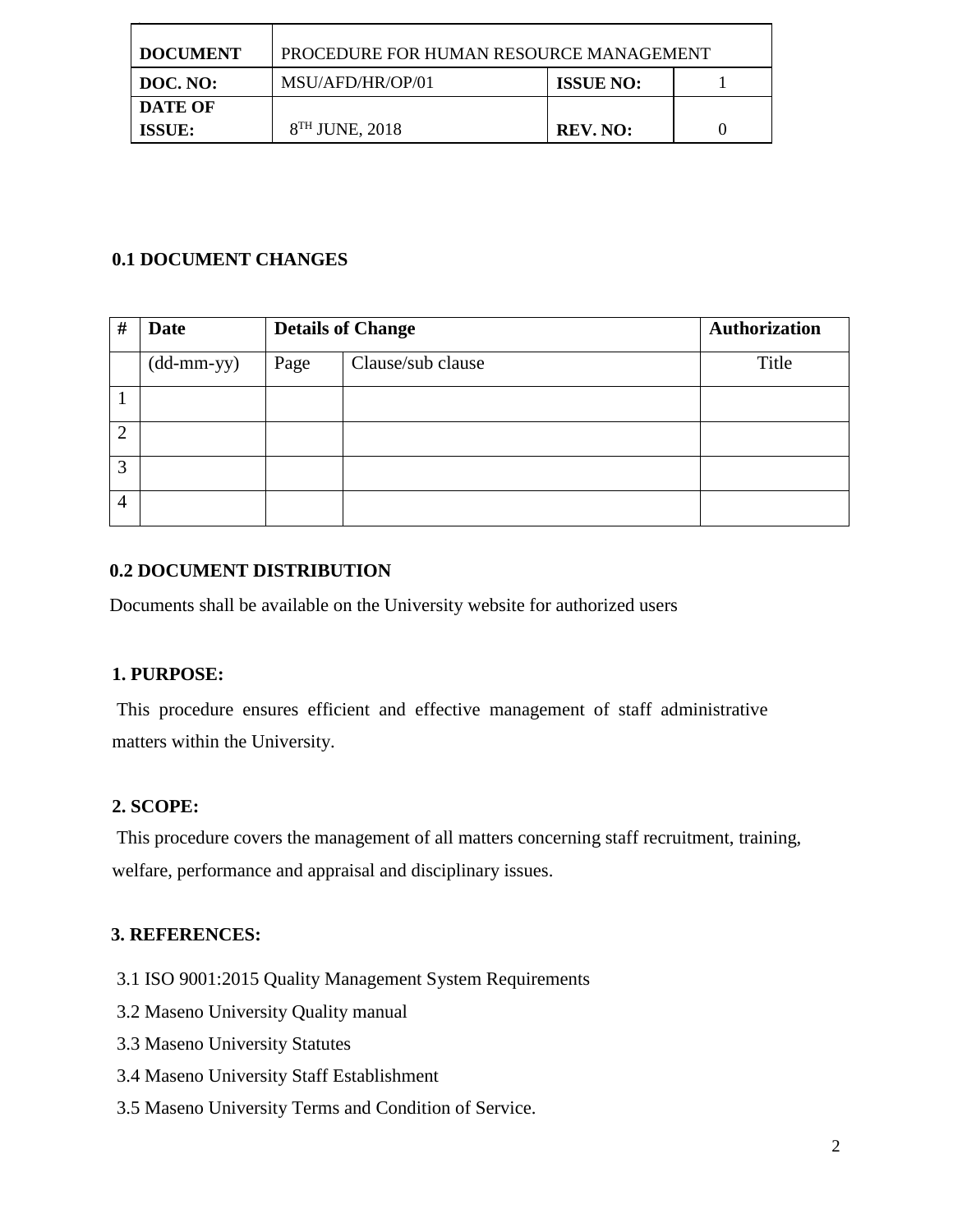| <b>DOCUMENT</b>          | PROCEDURE FOR HUMAN RESOURCE MANAGEMENT |                  |     |
|--------------------------|-----------------------------------------|------------------|-----|
| DOC. NO:                 | MSU/AFD/HR/OP/01                        | <b>ISSUE NO:</b> |     |
| DATE OF<br><b>ISSUE:</b> | $8TH$ JUNE, 2018                        | <b>REV. NO:</b>  | 3.6 |

Republic of Kenya Labour Laws

3.7 Human Resource Policy and Procedures Manual

#### **4.0 TERMS (DEFINITIONS)/ABBREVIATIONS**

The following terms and definitions shall apply in addition to those already defined in the manuals.

- 4.1 **Council**-The supreme decision making body in the management of the University.
- 4.2 **Vice-Chancellor** The Chief Executive Officer of the University.
- 4.3 **Registrar Administration** Chief Administrative Officer in the administration department.
- 4.4 **Director Human Resource (DHR)** Officer in-charge of all Human Resource matters
- 4.5 **Appointment Committee** Committee responsible for appointments, review and promotions of all members of staff.
- 4.6 **Training Committee** Committee that considers all training needs and applications by members of staff.
- 4.7 **Disciplinary committee** Committee that considers disciplinary cases for Staff members.
- 4.8 **AR** Assistant Registrar.

#### **5.0 RESPONSIBILITIES:**

The DHR shall be responsible for effective implementation of this procedure.

#### **6.0 METHOD**

#### 6.1 **Staff Establishment**

- 6.1.1 The DHR shall receive requests from departments for new staff portfolio or adjustments.
- 6.1.2 The request will be processed accordingly and forwarded to management for consideration and approval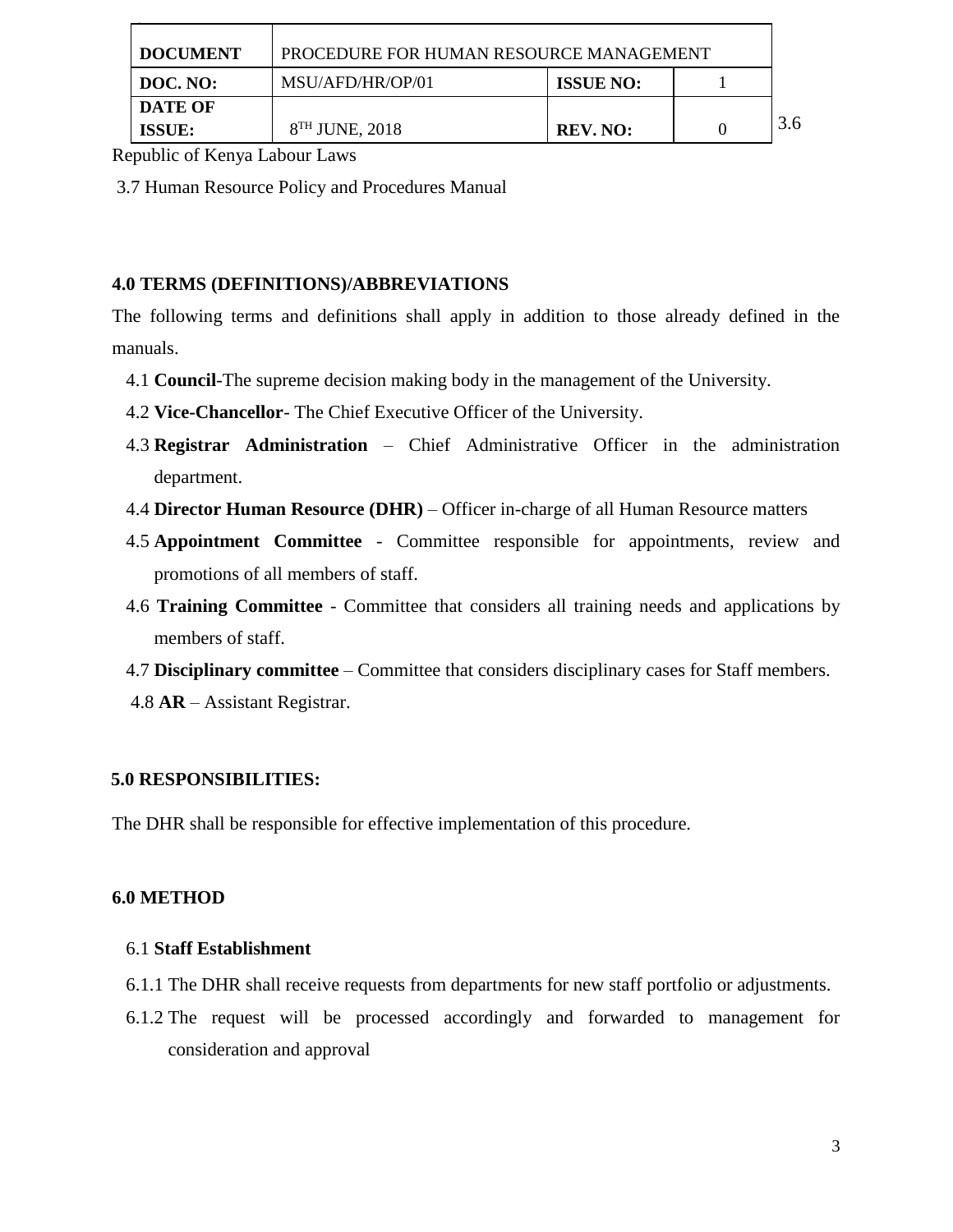| <b>I DOCUMENT</b> | PROCEDURE FOR HUMAN RESOURCE MANAGEMENT |                  |       |
|-------------------|-----------------------------------------|------------------|-------|
| DOC. NO:          | MSU/AFD/HR/OP/01                        | <b>ISSUE NO:</b> |       |
| DATE OF<br>ISSUE: | $8TH$ JUNE, 2018                        | REV. NO:         | 6.1.3 |

The management shall consider the requests for approval with adjustments if necessary then recommend to Council for consideration and approval.

#### **6.2 Recruitment of Staff**

- 6.2.1 The DHR shall receive requests for new staff from various departments.
- 6.2.2 The DHR shall confirm with establishment on vacant positions.
- 6.2.3 The DHR shall seek authority to employ from Vice-Chancellor.
- 6.2.4 The DHR shall advertise the positions in national mass media in consultation with Director, Public Relations.
- 6.2.5 The DHR shall receive application for the positions advertised and prepare a summary of applicants.
- 6.2.6 The DHR shall send the summary and applications to the relevant departments for short listing.
- 6.2.7 The DHR shall receive reports from departments on both short listed and unsuccessful candidates.
- 6.2.8 The DHR shall write and send regret letters to unsuccessful candidates and send out interview invitation letters to short listed candidates.
- 6.2.9 The DHR shall organize for interview which will be conducted by appointment Committee.
- 6.2.10 The DVC AFD shall write appointment letters to successful candidates.
- 6.2.11 The DHR shall receive both acceptance and non-acceptance letters from the candidates and re-advertise the positions not taken up.
- 6.2.12 The DHR shall issue the new staff with the necessary registration forms.
- 6.2.13 The relevant departments shall raise staff movement forms for the new employee upon reporting on duty.
- 6.2.14 The DHR shall organize for induction of the candidate and deploy him/her to the relevant department.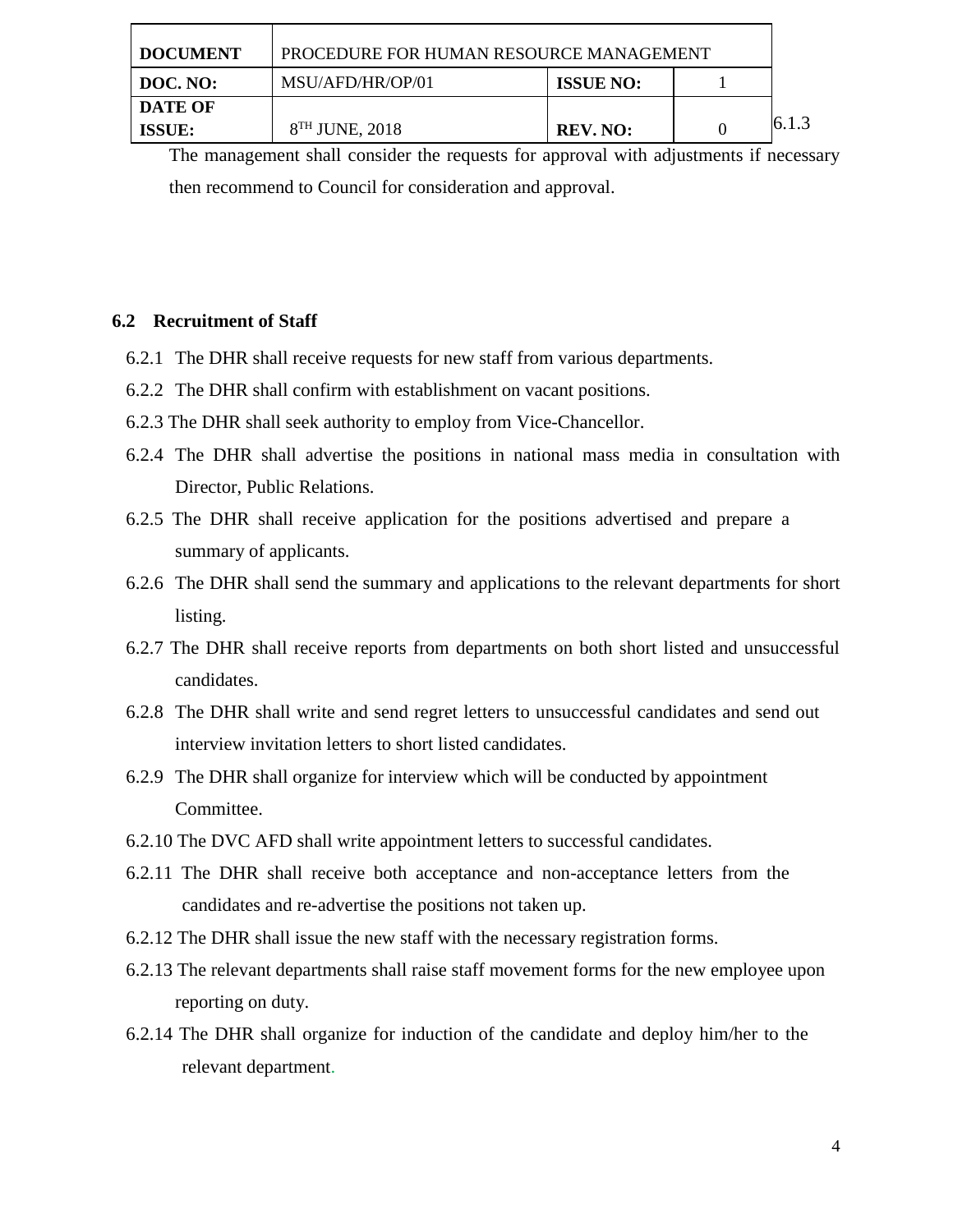| <b>DOCUMENT</b> | PROCEDURE FOR HUMAN RESOURCE MANAGEMENT |                  |  |                              |
|-----------------|-----------------------------------------|------------------|--|------------------------------|
| DOC. NO:        | MSU/AFD/HR/OP/01                        | <b>ISSUE NO:</b> |  |                              |
| <b>DATE OF</b>  |                                         |                  |  |                              |
| <b>ISSUE:</b>   | $8TH$ JUNE, 2018                        | <b>REV. NO:</b>  |  | <b>6.3 Engagement of Sta</b> |

6.3.1 The Chairman Health Services shall request for engagement of staff on locum terms to DVC AFD for approval.

6.3.2 The DHR shall issue engagement letters to the successful candidates.

6.3.3 The DHR shall receive acceptance letters and non-acceptance letters from the candidates and file them accordingly.

#### **6.4 Engagement of Part-Timers.**

- 6.4.1 The departments shall make request for engagement of part-time lecturers to the DVC, ASA.
- 6.4.2 The DVC ASA shall forward the requests to Deans Committee for approval.
- 6.4.3 The DHR shall issue letters to the successful candidates.
- 6.4.4 The DHR shall receive acceptance letter and non-acceptance letter from the candidates and file them.

#### **6.5 Management of Casual Workers**

- 6.5.1 The DHR shall receive applications for casual jobs from departments.
- 6.5.2 The DHR shall seek authority from the Vice-Chancellor to engage Casual Services.
- 6.5.3 The DHR shall deploy engaged casuals to respective departments.
- 6.5.4 The DHR shall terminate the services of casual workers when period expires.
- 6.5.5 The DHR shall retain clear records of applicants and carry out spot checks on casuals to ensure that they are actually at work.
- 6.5.6 The DHR shall sign casual workers payment forms and forward the duly signed casual workers payment forms to Finance Officer for payment.

#### **6.6 Payroll Administration**

6.6.1 DHR shall initiate PCAs for changes in the payroll.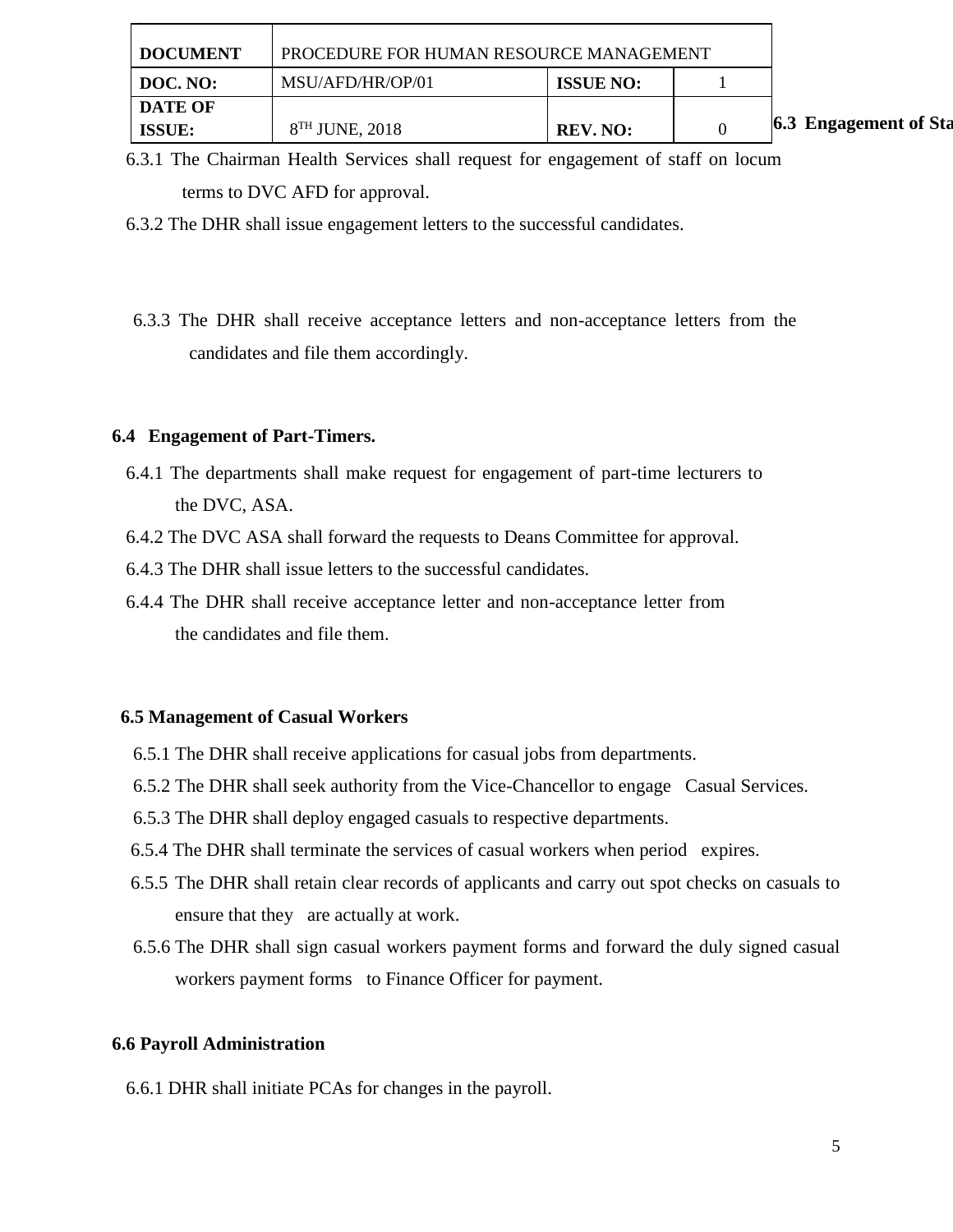payroll. Otherwise if it concerns a new employee then the following occurs:

- (i) The letter of appointment shall signify the acceptance of appointment by the new employee.
- (ii) When the new employee reports, a staff movement form shall be filled by the HOD and forwarded to HR for allocation of PF number to the staff.
- (iii) The new employee is incorporated in the payroll system after checking the terms of appointment, date of appointment, emoluments offered and minutes of appointment.
- 6.6.3 After all the necessary changes to the payroll have been input, the DHR shall close the payroll for that particular month.
- 6.6.4 The DHR shall make Printouts e.g. pay-slips, deduction lists, net salaries and bank listing.
- 6.6.5 DHR shall check and verify the payroll for correctness and make necessary corrections and adjustments.
- 6.6.6 The DHR shall raise a journal voucher of the summary of earnings, deductions and the net pay, to confirm the accuracy of the payroll in as far as debits and credits are concerned. A spread sheet for employee active list and total payments is also prepared and should tally with the journal voucher for ultimate accuracy.
- 6.6.7 The DHR shall process the PVs for the banks and deductions.
- 6.6.8 Salary payments and deductions shall be transferred to the banks.
- 6.6.9 CIA shall audit the payroll and PVs.
- 6.6.10 The payroll for the following month then commences as above.

## **6.7 Management of Staff Training**

6.7.1 The DHR shall receive requests for Study Leave from various applicants through Heads of department.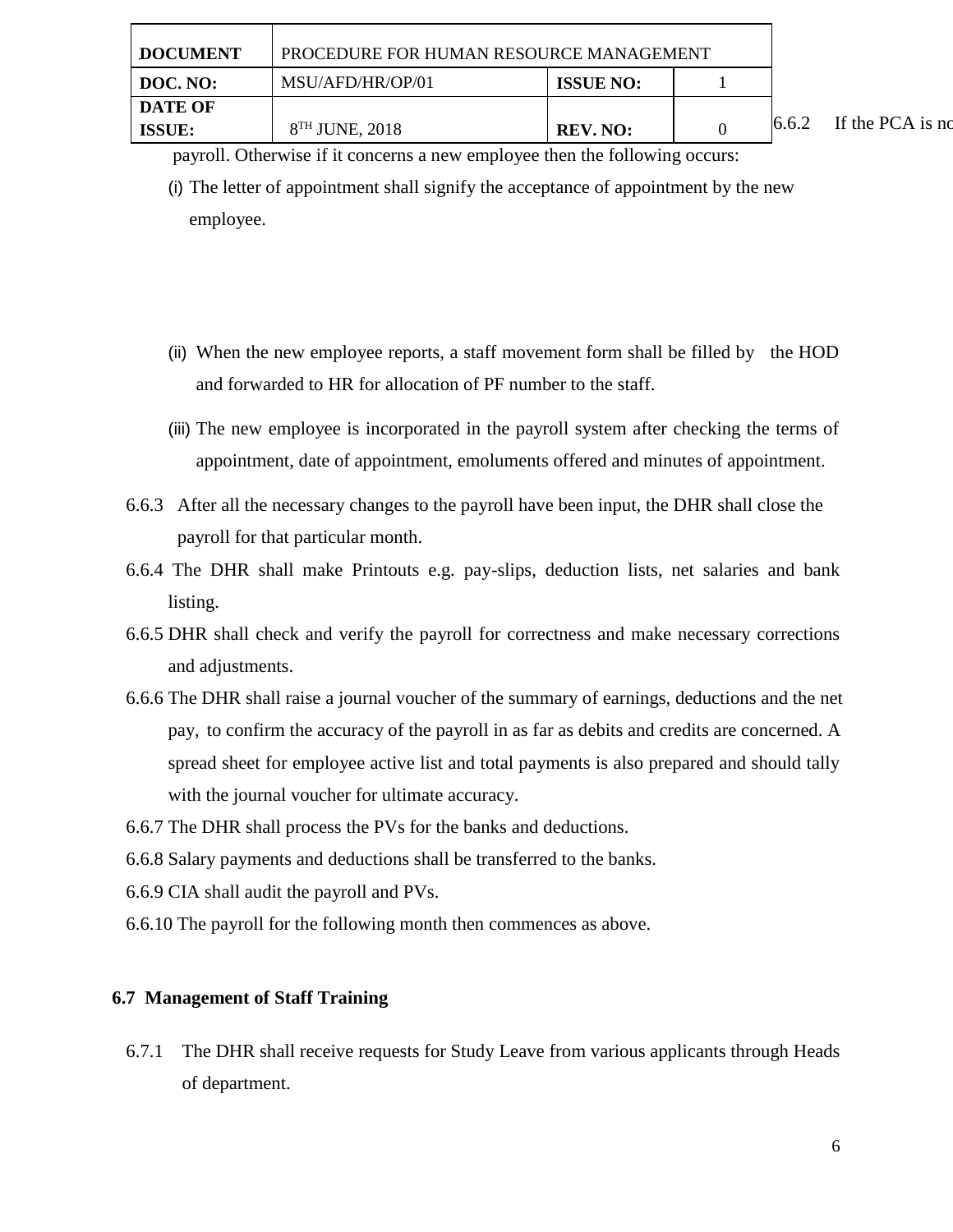| <b>DOCUMENT</b>                 | PROCEDURE FOR HUMAN RESOURCE MANAGEMENT |                  |  |                         |
|---------------------------------|-----------------------------------------|------------------|--|-------------------------|
| DOC. NO:                        | MSU/AFD/HR/OP/01                        | <b>ISSUE NO:</b> |  |                         |
| <b>DATE OF</b><br><b>ISSUE:</b> | $8TH$ JUNE, 2018                        | <b>REV. NO:</b>  |  | 6.7.2 The DHR shall for |

6.7.3 Once approved, the DHR shall issue study leave letters and bond forms to members of staff who have been granted study leave where appropriate.

- 6.7.4 The DHR shall receive duly filled bond forms for safe custody.
- 6.7.5 The DHR shall receive progress reports from students' institution of learning.
- 6.7.6 Upon resumption of duty, the department shall issue staff movement form and forward it to the DHR for further action.

#### **6.8 Management of Industrial Attachment.**

- 6.8.1 The DHR shall receive requests for industrial attachment and liaise with departments where the attachees request to be deployed.
- 6.8.2 DHR shall write an offering letter to the student where the application is successful.
- 6.8.3 The DHR shall receive progress reports from the departments.
- 6.8.4 The DHR shall forward performance reports on the students to their respective institutions.
- 6.8.5 DHR shall keep records of all students on industrial attachment.

#### **6.9 Leave and Off Days Management**

- 6.9.1 The DHR shall receive duly filled leave/off days application forms from the respective departments.
- 6.9.2 The DHR shall confirm leave days due from the records and compute the leave balances if any.
- 6.9.5 The DHR shall give approval and determine the date of return.
- 6.9.8 The HRR shall issue a copy of the processed leave form to the concerned member of staff/the department/ Faculty/School and file a copy in the individual's personal file.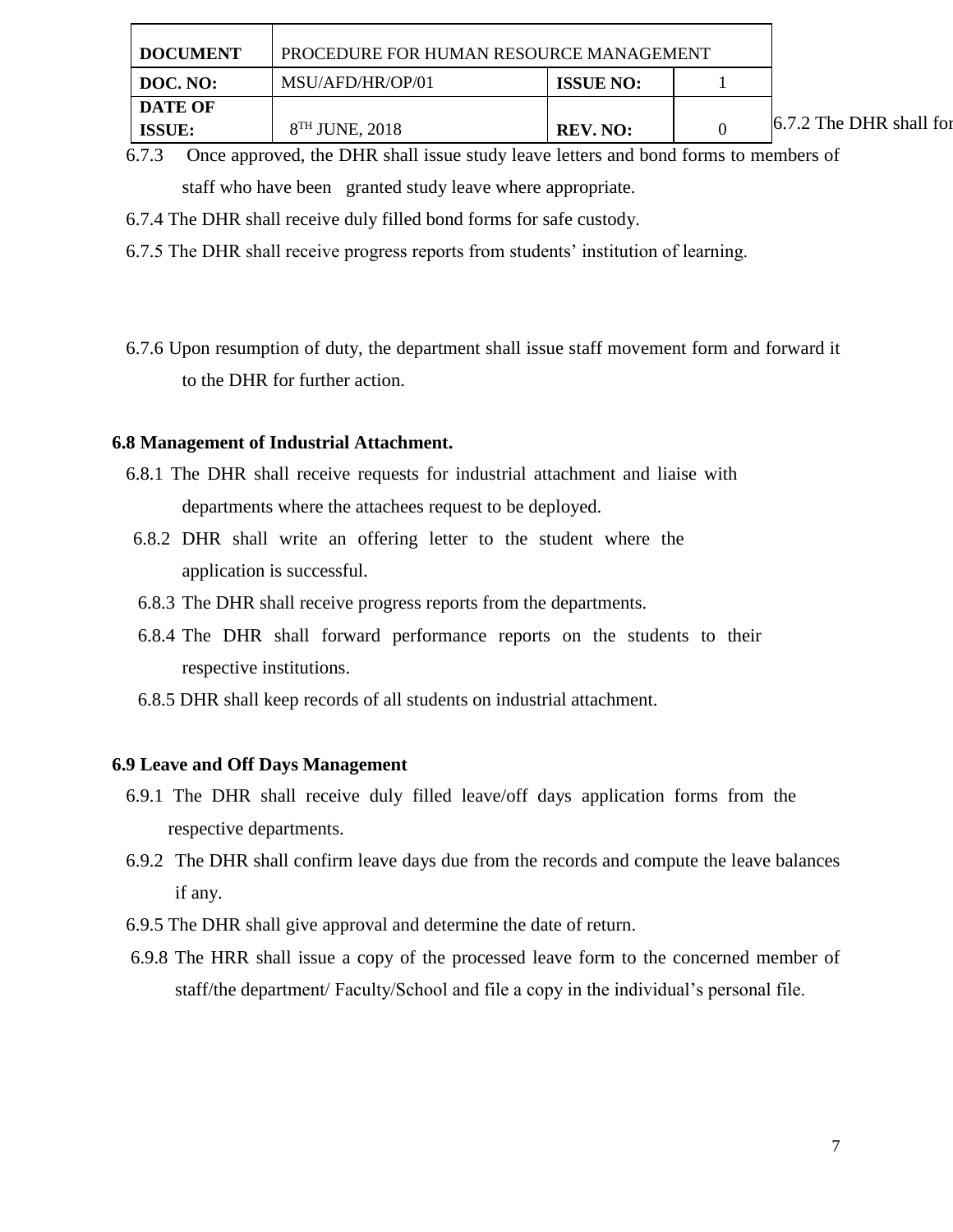| <b>DOCUMENT</b> | PROCEDURE FOR HUMAN RESOURCE MANAGEMENT |                  |  |
|-----------------|-----------------------------------------|------------------|--|
| DOC. NO:        | MSU/AFD/HR/OP/01                        | <b>ISSUE NO:</b> |  |
| <b>DATE OF</b>  |                                         |                  |  |
| <b>ISSUE:</b>   | $8TH$ JUNE, 2018                        | <b>REV. NO:</b>  |  |
|                 |                                         |                  |  |

#### **Staff Reviews and Promotions**

- 6.10.1 The DHR shall put notice for staff review exercise requesting members of staff who qualify to apply.
- 6.10.2 The DHR shall request department chairpersons to carry out staff appraisals and make recommendations for staff who qualify for promotions according to the University staff appointment and promotions criteria.
- 6.10.3 The DHR shall prepare a summary of applicants and forward to the relevant shortlisting committee.
- 6.10.4 The DHR shall notify the shortlisted applicants to appear before the appointment committee for review.
- 6.10.5 The DHR shall communicate the results of the reviews to the affected staff and implemented changes where required.

#### **6.11 Annual Increment**

- 6.11.1 The DHR shall keep records of members of staff due for annual increment in January and July depending on the time of first appointment.
- 6.11.2 The DHR shall implement the annual increments at the appropriate time.

## **6.12 Termination of Service**

- 6.12.1 In cases of resignation the DVC AFD shall receive notification of resignation in writing from the employee and either accept or reject
- 6.12.2 In cases of dismissal, a letter of termination of employment shall be issued by the DVC AFD upon receipt of staff disciplinary committee decision.
- 6.12.3 A copy of the letter of dismissal shall be filed in the employee's personal file.
- 6.12.5 Appeals against dismissal shall be addressed to the VC/Council for consideration depending on the level of staff.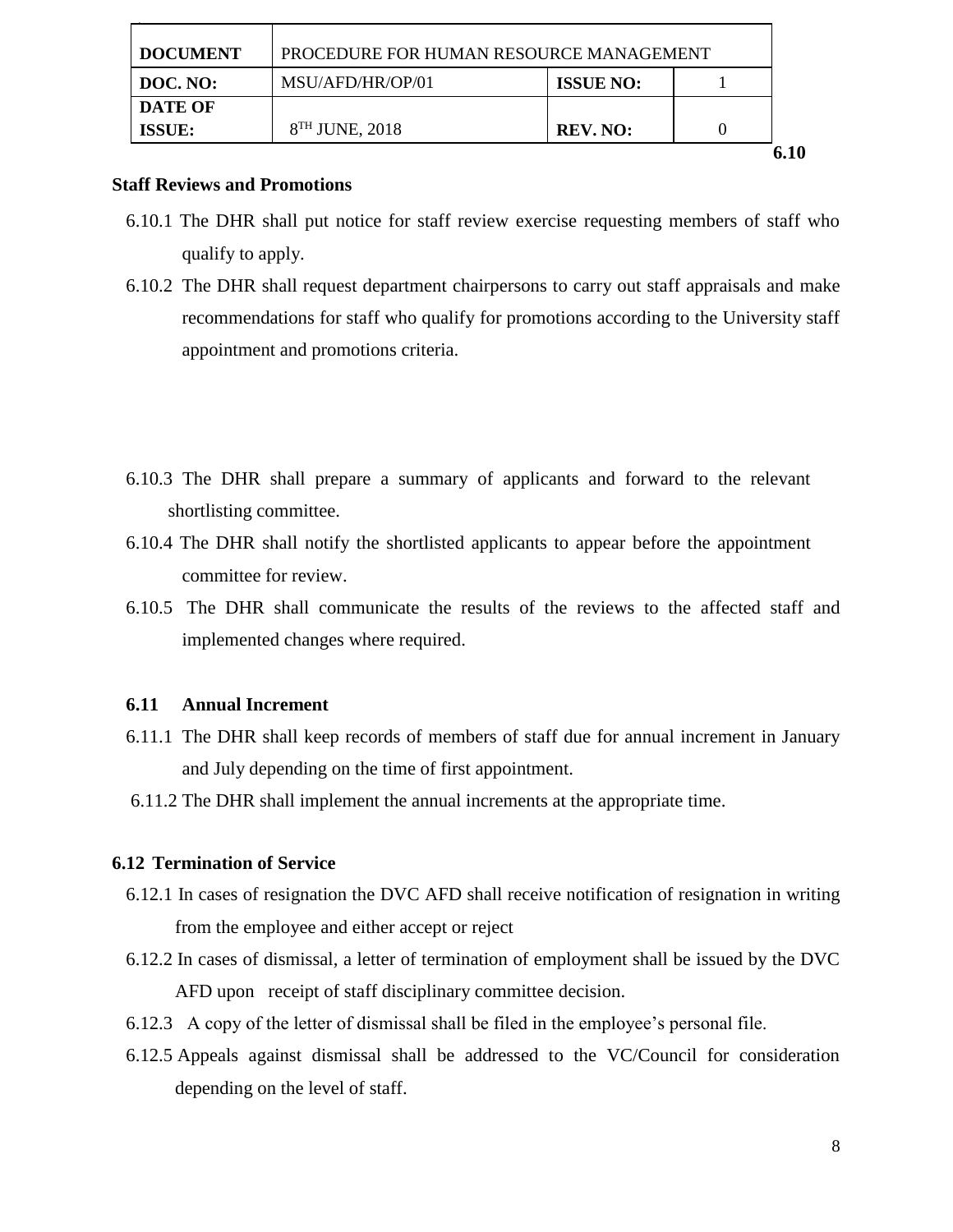| <b>DOCUMENT</b> | PROCEDURE FOR HUMAN RESOURCE MANAGEMENT |                  |                           |
|-----------------|-----------------------------------------|------------------|---------------------------|
| DOC. NO:        | MSU/AFD/HR/OP/01                        | <b>ISSUE NO:</b> |                           |
| <b>DATE OF</b>  |                                         |                  |                           |
| <b>ISSUE:</b>   | $8TH$ JUNE, 2018                        | <b>REV. NO:</b>  | 6.12.6 The outcome of $t$ |

6.12.7 The HRR shall Issue clearance forms to the leaving members of staff.

6.12.8 The DHR shall prepare terminal benefits upon clearance of the employee.

## **6.13 Termination by Death.**

- 6.13.1 The DHR shall receive notification of death of a member of staff.
- 6.13.2 The DHR shall initiate the terminal benefits process upon clearance on behalf of the deceased by the next of kin.
- 6.13.3 The DHR shall send copy of terminal benefits/clearance letter to the deceased next of kin.
- 6.13.4 The DHR shall close the individuals file and relocate the file to the archives section of the HR Registry.

#### **6.14 Demise from service**

- 6.14.1 DHR shall receive information on the death of a member of staff or family and forward the case to the in charge welfare services.
- 6.14.2 DHR shall write and post notice to members of staff.
- 6.14.3 The DHR shall fill the necessary benevolent claim forms and forward the claim forms to finance department for payment.
- 6.14.4 The DHR shall make the requisite transport arrangements for the body of the deceased to the burial site.
- 6.14.5 DHR shall ensure that arrangement for University representation at the burial is made including condolence message.
- 6.14.6 The DHR shall account for the authorized burial expenditure.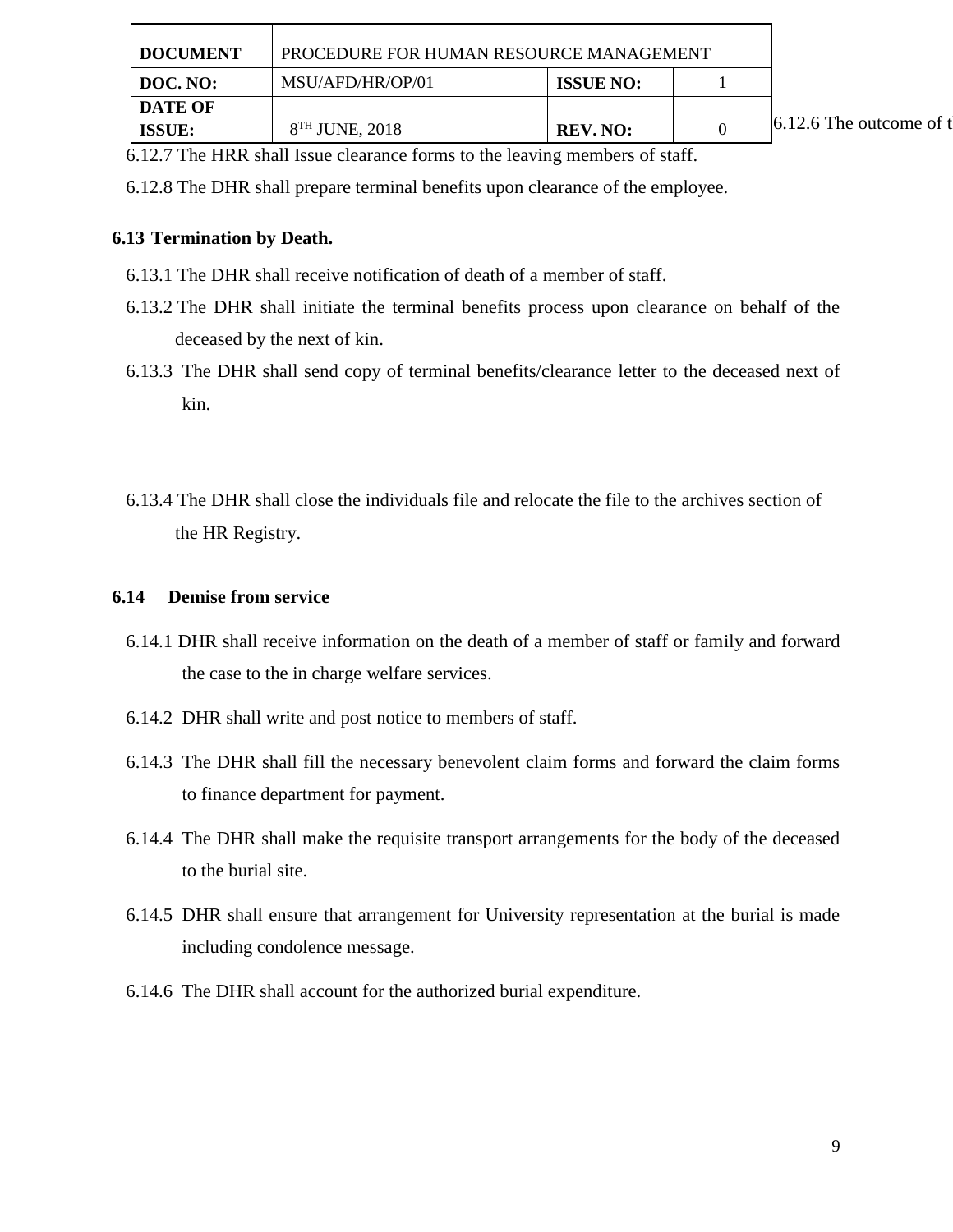| <b>DOCUMENT</b> | PROCEDURE FOR HUMAN RESOURCE MANAGEMENT |                  |  |      |  |
|-----------------|-----------------------------------------|------------------|--|------|--|
| DOC. NO:        | MSU/AFD/HR/OP/01                        | <b>ISSUE NO:</b> |  |      |  |
| DATE OF         |                                         |                  |  |      |  |
| <b>ISSUE:</b>   | $8TH$ JUNE, 2018                        | <b>REV. NO:</b>  |  | 6.15 |  |

**anagement of Membership Application & claims to National Hospital Insurance Fund** 

- 6.15.1The DHR shall inform all new members of staff on the need to be members of NHIF and how to go about getting registered by NHIF.
- 6.15.2Salaries section shall make monthly deductions and remit to NHIF as well as maintaining records and carrying out regular and annual updates.
- 6.15.3The DHR shall receive information on hospitalized members of staff and their dependants and offer assistance accordingly in collaboration with NHIF.

# **6.16 Management of Membership Application & Claims to National Social Security Fund.**

- 6.16.1 The DHR shall notify all non pensionable new members of staff on the need to be members of NSSF and how to go about getting registered by NSSF.
- 6.16.2 Salaries section shall make monthly deductions and remit to NSSF as well as maintaining records and carrying out regular and annual updates.
- 6.16.3The DHR shall communicate information on termination of service /resignation/ retirement and offer assistance accordingly in collaboration with.

## **6.17 Bank Loan Check off System**

- 6.17.1 The DHR shall receive application forms or request for introduction letters for check off services.
- 6.17.2 The DHR shall write the introduction letters and receive the duly filled forms for appraisal.